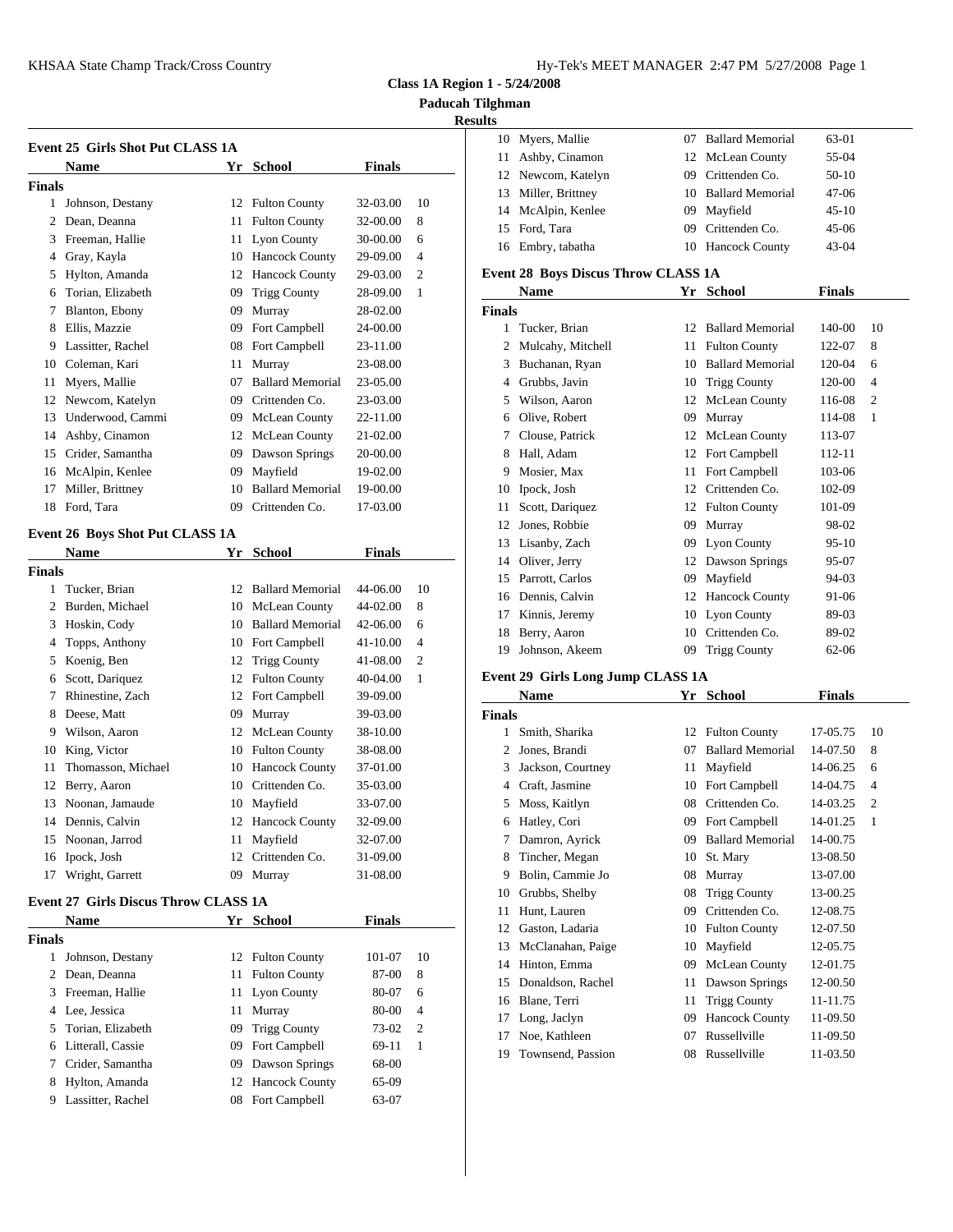| Hy-Tek's MEET MANAGER  2:47 PM  5/27/2008  Page 2 |  |  |  |
|---------------------------------------------------|--|--|--|
|---------------------------------------------------|--|--|--|

**Class 1A Region 1 - 5/24/2008**

**Paducah Tilghman**

### **Results**

| Event 30 Boys Long Jump CLASS 1A |                                                                             |    |                         |               |                |               | 16 Polk,    |
|----------------------------------|-----------------------------------------------------------------------------|----|-------------------------|---------------|----------------|---------------|-------------|
|                                  | <b>Name</b>                                                                 |    | Yr School               | <b>Finals</b> |                | Event 33 G    |             |
| <b>Finals</b>                    |                                                                             |    |                         |               |                |               | <b>Nam</b>  |
|                                  | Bledso, Nathan                                                              | 10 | <b>Ballard Memorial</b> | 21-07.50      | 10             | <b>Finals</b> |             |
| 2                                | Shelton, Xavier                                                             | 10 | Mayfield                | 20-03.50      | 8              | 1             | Acree       |
| 3                                | Mayes, Scotty                                                               | 12 | <b>Trigg County</b>     | 20-02.50      | 6              |               | Bomr        |
| 4                                | Perdue, Timmy                                                               | 10 | Lyon County             | 19-11.50      | $\overline{4}$ | 3             | Clayv       |
| 5                                | Humphrey, Raymond                                                           |    | 12 McLean County        | 19-07.50      | $\overline{2}$ |               | Cozar       |
| 6                                | Wiggins, Cody                                                               | 11 | <b>Ballard Memorial</b> | 19-04.50      | 1              |               | Tinch       |
|                                  | Stone, Woody                                                                | 10 | Crittenden Co.          | 18-07.00      |                | 6             | Budd.       |
| 8                                | Holmes, Stevie                                                              | 11 | Mayfield                | 18-04.50      |                |               | Dowt        |
| 9                                | Jones, Darian                                                               | 09 | Fort Campbell           | 17-07.50      |                | 8             | <b>Brow</b> |
| 10                               | Lacy, Paul                                                                  | 10 | <b>Todd Central</b>     | 17-02.00      |                | 8             | Donal       |
| 11                               | Andrews, Olan                                                               |    | 12 Fort Campbell        | 17-01.50      |                |               | Keene       |
| 12                               | Bertke, Chris                                                               | 10 | <b>Hancock County</b>   | 15-08.00      |                | 11            | Wigg        |
| 13                               | Thomasson, Michael                                                          | 10 | <b>Hancock County</b>   | 15-04.50      |                | 11            | Adelr       |
| 13                               | McConnell, Dusty                                                            | 11 | Crittenden Co.          | 15-04.50      |                |               |             |
| 15                               | Miller, Trey                                                                | 08 | Dawson Springs          | 14-05.50      |                | Event 34 B    |             |
| 16                               | Todd, Darrell                                                               | 10 | Russellville            | 14-03.50      |                |               | <b>Nam</b>  |
| 17                               | Sydnor, Taylor                                                              | 08 | Russellville            | 13-10.50      |                | <b>Finals</b> | Croft,      |
|                                  | $E$ <sub>rant</sub> 21. Circle Triple Input CI $\triangle$ CC 1 $\triangle$ |    |                         |               |                |               | $\sim$ 1.   |

### **Event 31 Girls Triple Jump CLASS 1A**

|        | <b>Name</b>          |    | Yr School               | <b>Finals</b> |                | $\mathcal{F}$  | Smith                |
|--------|----------------------|----|-------------------------|---------------|----------------|----------------|----------------------|
| Finals |                      |    |                         |               |                |                | 4 VanC               |
| 1      | Rigsby, Addie        |    | 12 Murray               | 32-05.25      | 10             | 5.             | Johns                |
| 2      | Craft, Jasmine       |    | 10 Fort Campbell        | 32-01.25      | 8              |                | 5 Taylo              |
|        | 3 Tincher, Megan     |    | 10 St. Mary             | 31-05.50      | 6              |                | 6 Acree              |
|        | 4 Dowty, Casey       |    | 08 Fulton County        | 31-04.75      | $\overline{4}$ | 7              | Richa                |
| 5.     | Jones, Brandi        | 07 | <b>Ballard Memorial</b> | 31-04.50      | 2              | 8              | Tindle               |
|        | 6 Long, Jaclyn       | 09 | <b>Hancock County</b>   | 30-01.25      | -1             | 10             | Lasss                |
|        | Johnson, Tanisha     | 09 | <b>Hancock County</b>   | 28-10.25      |                | 10             | Thom                 |
| 8      | Wiggins, Ami         | 09 | <b>Ballard Memorial</b> | 28-00.75      |                | 10             | Stone                |
| 9      | Barnett, Alex        |    | 10 Fulton County        | 27-07.00      |                | 10             | Olive                |
|        | 10 Donaldson, Rachel |    | 11 Dawson Springs       | 27-06.50      |                |                | 14 Miller            |
| 11     | Blane, Terri         |    | 11 Trigg County         | 26-06.25      |                |                | 14 Baker             |
| 12.    | Jimenez, Anna        | 11 | Crittenden Co.          | 25-11.75      |                | $\blacksquare$ | $\sim$ $\sim$ $\sim$ |

# **Event 32 Boys Triple Jump CLASS 1A**<br>Name **Wr. School**

|        | <b>Name</b>       | Yr | <b>School</b>           | <b>Finals</b> |    | <b>Finals</b> |
|--------|-------------------|----|-------------------------|---------------|----|---------------|
| Finals |                   |    |                         |               |    | <b>Brow</b>   |
|        | Benton, Mikie     | 12 | Russellville            | 42-09.50      | 10 | Klein<br>2    |
| 2      | Wiggins, Cody     |    | 11 Ballard Memorial     | 42-00.50      | 8  | Event 36 B    |
| 3      | Perdue, Timmy     |    | 10 Lyon County          | 42-00.00      | 6  | <b>Nam</b>    |
|        | Holmes, Stevie    | 11 | Mayfield                | 39-02.00      | 3  |               |
| 4      | White, Dustin     | 11 | <b>Trigg County</b>     | 39-02.00      | 3  | <b>Finals</b> |
| 6      | Humphrey, Raymond |    | 12 McLean County        | 39-00.50      | 1  | Orr, N        |
| 7      | Jones, Aaron      | 11 | Murray                  | 38-07.00      |    | Greer         |
| 7      | Ervin, JD         |    | 11 Fort Campbell        | 38-07.00      |    | Tillin        |
| 9      | Jones, Darian     | 09 | Fort Campbell           | 38-00.00      |    | Durar         |
| 10     | Mallory, Alex     | 09 | <b>Ballard Memorial</b> | 36-02.50      |    |               |
| 11     | McConnell, Dusty  | 11 | Crittenden Co.          | 32-10.50      |    |               |
| 12     | McCoy, Austin     |    | 08 Hancock County       | 31-10.00      |    | 1)            |
| 13     | Owen, Logan       | 10 | Crittenden Co.          | 31-00.00      |    | 2)            |
| 14     | Miller, Trey      | 08 | Dawson Springs          | 30-10.50      |    |               |
| 15     | Sydnor, Taylor    | 08 | Russellville            | 30-00.50      |    |               |
|        |                   |    |                         |               |    |               |

| ПS     |                                   |    |                         |               |                |
|--------|-----------------------------------|----|-------------------------|---------------|----------------|
|        | 16 Polk, Ladarrian                | 07 | <b>Fulton County</b>    | 24-10.00      |                |
|        | Event 33 Girls High Jump CLASS 1A |    |                         |               |                |
|        | <b>Name</b>                       | Yr | <b>School</b>           | <b>Finals</b> |                |
| Finals |                                   |    |                         |               |                |
|        | Acree, Janada                     | 11 | <b>Trigg County</b>     | 5-04.00       | 10             |
| 2      | Bommarito, Daphne                 | 09 | <b>Ballard Memorial</b> | 5-02.00       | 8              |
| 3      | Claywell, Catherine               | 08 | Murray                  | 5-00.00       | 6              |
| 4      | Cozart, Breanna                   | 12 | Crittenden Co.          | $4 - 10.00$   | $\overline{4}$ |
| 5      | Tincher, Megan                    | 10 | St. Mary                | $J4-10.00$    | $\overline{c}$ |
| 6      | Budd, Jessica                     | 11 | Dawson Springs          | 4-08.00       | 1              |
| 7      | Dowty, Casey                      | 08 | <b>Fulton County</b>    | J4-08.00      |                |
| 8      | Brown, Laura                      |    | 11 Lyon County          | $4 - 06.00$   |                |
| 8      | Donaldson, Rachel                 | 11 | Dawson Springs          | $4 - 06.00$   |                |
| 8      | Keene, Leah                       | 12 | Crittenden Co.          | $4 - 06.00$   |                |
| 11     | Wiggins, Cydnie                   | 07 | <b>Ballard Memorial</b> | 4-00.00       |                |
| 11     | Adelman, Mallory                  | 09 | Fort Campbell           | 4-00.00       |                |
|        |                                   |    |                         |               |                |

## **Event 34 Boys High Jump CLASS 1A**

|        | Name                  | Yr | <b>School</b>           | <b>Finals</b> |                |
|--------|-----------------------|----|-------------------------|---------------|----------------|
| Finals |                       |    |                         |               |                |
| 1      | Croft, CJ             |    | 12 Fort Campbell        | 5-10.00       | 10             |
| 2      | Crabtree, Bobby       | 10 | <b>Ballard Memorial</b> | 5-08.00       | 8              |
| 3      | Smith, Matt           | 11 | <b>Ballard Memorial</b> | 5-06.00       | 6              |
|        | VanCleve, Michael     |    | 12 McLean County        | J5-06.00      | $\overline{4}$ |
| 5      | Johnson, Dylan        |    | 08 Fulton County        | J5-06.00      | 1.5            |
| 5      | Taylor, Michael       |    | 10 Lyon County          | J5-06.00      | 1.5            |
| 6      | Acree, Ryan           |    | 11 Trigg County         | J5-06.00      |                |
| 7      | Richardson, Jevarious | 09 | Mayfield                | J5-04.00      |                |
| 8      | Tindle, David         | 11 | <b>Hancock County</b>   | 5-04.00       |                |
| 10     | Lasssitter, Matt      |    | 10 Fort Campbell        | 5-02.00       |                |
| 10     | Thomasson, Michael    |    | 10 Hancock County       | 5-02.00       |                |
| 10     | Stone, Woody          | 10 | Crittenden Co.          | 5-02.00       |                |
| 10     | Oliver, Jerry         |    | 12 Dawson Springs       | 5-02.00       |                |
| 14     | Miller, Trey          | 08 | Dawson Springs          | 5-00.00       |                |
| 14     | Baker, Mason          | 12 | Crittenden Co.          | 5-00.00       |                |

### **Event 35 Girls Pole Vault CLASS 1A**

|        | <b>Name</b>                                         | Yr   | School        | <b>Finals</b> |     |
|--------|-----------------------------------------------------|------|---------------|---------------|-----|
| Finals |                                                     |      |               |               |     |
|        | Brown, Elizabeth                                    | 10   | Fort Campbell | 5-08.00       | 10  |
| 2      | Klein, Katie                                        | 09   | Fort Campbell | 5-02.00       | 8   |
|        | <b>Event 36 Boys Pole Vault CLASS 1A</b>            |      |               |               |     |
|        | <b>Name</b>                                         | Yr - | <b>School</b> | <b>Finals</b> |     |
| Finals |                                                     |      |               |               |     |
|        | Orr, Michael                                        | 10   | Murray        | 10-02.00      | 10  |
| 2      | Greer, Ryan                                         | 10   | Murray        | 8-02.00       | 8   |
| $---$  | Tillinghast, Jake                                   | 09   | Fort Campbell | NH            |     |
| $---$  | Duran, Tony                                         | 10   | Fort Campbell | DQ            |     |
|        |                                                     |      |               |               |     |
|        | Women - CLASS 1A - Team Rankings - 18 Events Scored |      |               |               |     |
|        | Fort Campbell<br>1)                                 |      |               |               | 136 |
|        | <b>Trigg County</b><br>2)                           |      |               |               | 84  |